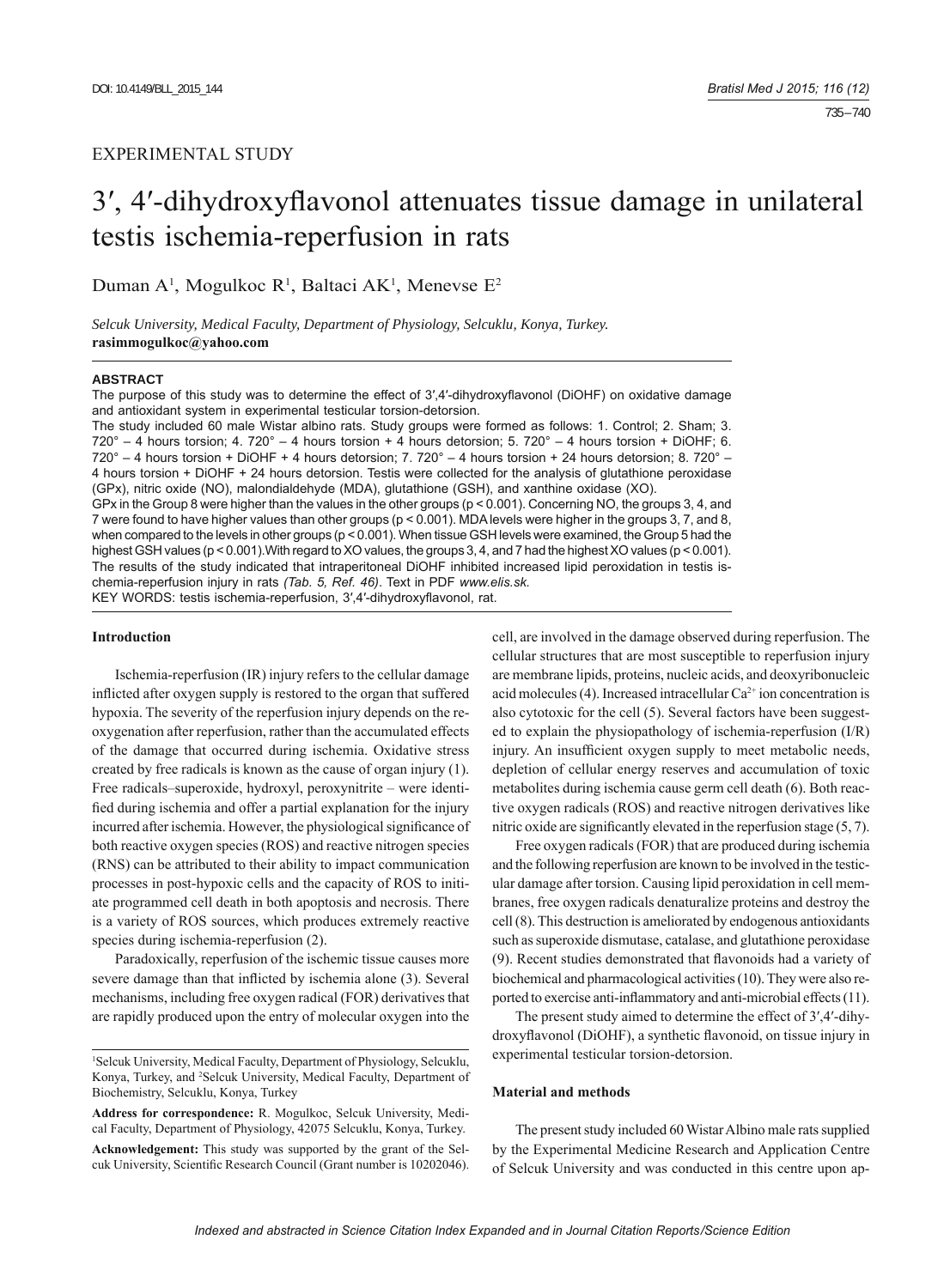735 – 740

proval of its ethics committee. The experimental animals weighed between 250 and 260 gr. The rats were randomized into the eight groups: two groups of six rats and six groups of eight rats. All the rats were kept in temperature- and light-controlled rooms and fed with appropriate feed and water. Surgical operations were performed after the rats were anesthetized with intraperitoneal ketamine hydrochloride (60 mg/kg) and Xylasine (rompun) (5 mg/kg).

- 1. General control  $(n = 6)$ : The group, in which unilateral orchiectomy was performed under anaesthesia without any other procedure.
- 2. Sham control  $(n = 6)$ : The animals in this underwent general anaesthesia (Ketamine + Rompun) and then their testicular area was surgically removed. Additionally, the animals were given an intraperitoneal DiOHF solution.
- 3.  $720^\circ 4$  hours torsion (n = 8): After the animals in this group underwent general anaesthesia, they received 720° torsion for 4 hours on their right testis.
- 4.  $720^{\circ} 4$  hours torsion + 4 hours detorsion (n = 8): After the animals in this group underwent general anaesthesia, they received 720° torsion for 4 hours on their right testis. This was followed by 4 hours of detorsion.
- 5.  $720^{\circ} 4$  hours torsion + DiOHF (n = 8): The animals underwent general anaesthesia. Then their testis were subjected to 720° torsion for 4 hours. An i.p. DiOHF injection of 30 mg/kg was given on minute 30 of torsion.
- 6.  $720^{\circ} 4$  hours torsion + DiOHF + 4 hours detorsion (n = 8): The animals in this group underwent general anaesthesia and their right testis was subjected to 720° torsion for 4 hours. After the torsion period, they were given a 30 mg/kg i.p. DiOHF injection. This was followed by 4 hours of detorsion.
- 7.  $720^\circ 4$  hours torsion + 24 hours detorsion (n = 8): After undergoing general anaesthesia, the animals in this group received 720° torsion for 4 hours on their right testis. The torsion period was followed by 24 hours of detorsion.
- 8.  $720^{\circ} 4$  hours torsion + DiOHF + 24 hours detorsion (n = 8): The animals in this study group underwent general anaesthesia and then received 720° torsion for 4 hours on their right testis. After the torsion period ended, they were injected with 30 mg/ kg i.p. DiOHF and then received 24 hours of detorsion.

Testis tissue samples collected from the animals at the end of the procedures were stored at -80°C until the day of analysis.

# *Dihydroxy fl avonoid injection*

After being dissolved in 4 ml dimethyl sulfoxide, DiOHF (Indofine Chemical Co. USA) was added to polyethylene glycol and water to obtain a total volume of 200 ml. The solution was injected to the experimental animals at a dose of 30 mg/kg through the intraperitoneal route (12).

# *Tissue analyses*

Glutathione peroxidase (GPx) analysis

Glutathione peroxidase was analyzed with the Cayman brand commercial kits (Catalogue no: 703102) according to colorimetric method.

Measurement of nitric oxide (NO) levels

NO levels were quantified with the Cayman brand commercial kits (Catalogue no: 780001) according to colorimetric method.

Measurement of tissue malondialdehyde (MDA) levels

Plasma MDA levels were determined according to the method suggested by Uchiyama and Mihara. The results were expressed as mg/g protein (13).

Tissue glutathione (GSH) analysis

Tissue GSH levels were measured using the Elman method. The values were presented as nmol/ gr protein (14).

Tissue xanthine oxidase analysis

In order to determine tissue xanthine oxidase values, testis samples taken from the animals were centrifuged and the samples were analyzed using xanthine oxidase activity assay kit (Bio Vision, catalogue no: K710-100) according to the colorimetric method in a spectrometer.

## *Statistical evaluations*

Statistical evaluation of the data was conducted using the SPSS statistics software. The results were presented as the mean ± standard deviation. Kruskal-Wallis variance analysis was used in the comparisons between groups. Mann–Whitney U test was employed for  $p \le 0.05$  level. The level of statistical significance was established at  $p < 0.05$ .

# **Results**

Tissue glutathione peroxidase levels of the groups are presented in the Table 1. When testis tissue GPx values were examined, it was seen that this parameter was higher in the groups 5, 7, and 8, in comparison to other groups, and that the Group 8 had the highest tissue GPx levels (p < 0.001). The Group 7 had higher tissue GPx values than the Group 5 ( $p < 0.001$ ).

The Table 2 shows tissue NO values in the study groups. It is seen that the groups 3, 4, and 7 had higher NO values and that NO

## **Tab. 1. Testes GPx Levels.**

| $7.07 \pm 1.86$ d  |
|--------------------|
| $8.45 \pm 0.30$ d  |
| $6.47\pm1.15$ d    |
| $8.23 \pm 1.10$ d  |
| $13.37 \pm 2.82$ c |
| $10.53\pm3.25$ d   |
| 18.98±2.27 b       |
| $22.00\pm4.52$ a   |
|                    |

\* Different letters are significant as statistic, \* p < 0.001 (a > b > c > d)

## **Tab. 2. Testes NO Levels.**

| Groups                                                   | NO (uM)            |
|----------------------------------------------------------|--------------------|
| 1-Control                                                | $7.18 \pm 1.50$ c  |
| 2-Sham-Control                                           | $7.62 \pm 1.66$ c  |
| $3-720^{\circ}-4$ hours torsion                          | $11.81\pm3.76$ b   |
| $4-720^{\circ}-4$ hours torsion +4 hours detorsion       | $15.95 \pm 3.52$ a |
| $5-720^{\circ}-4$ hours torsion+DiOHF                    | $9.71 \pm 1.52$ c  |
| $6-720^{\circ}-4$ hours torsion+DiOHF+4 hours detorsion  | $9.80 \pm 2.21$ c  |
| $7-720^{\circ}-4$ hours torsion +24 hours detorsion      | 14.49±3.89 a       |
| $8-720^{\circ}-4$ hours torsion+DiOHF+24 hours detorsion | $8.97 \pm 2.46$ c  |

\* Different letters are significant as statistic, \*  $p < 0.001$  (a > b > c)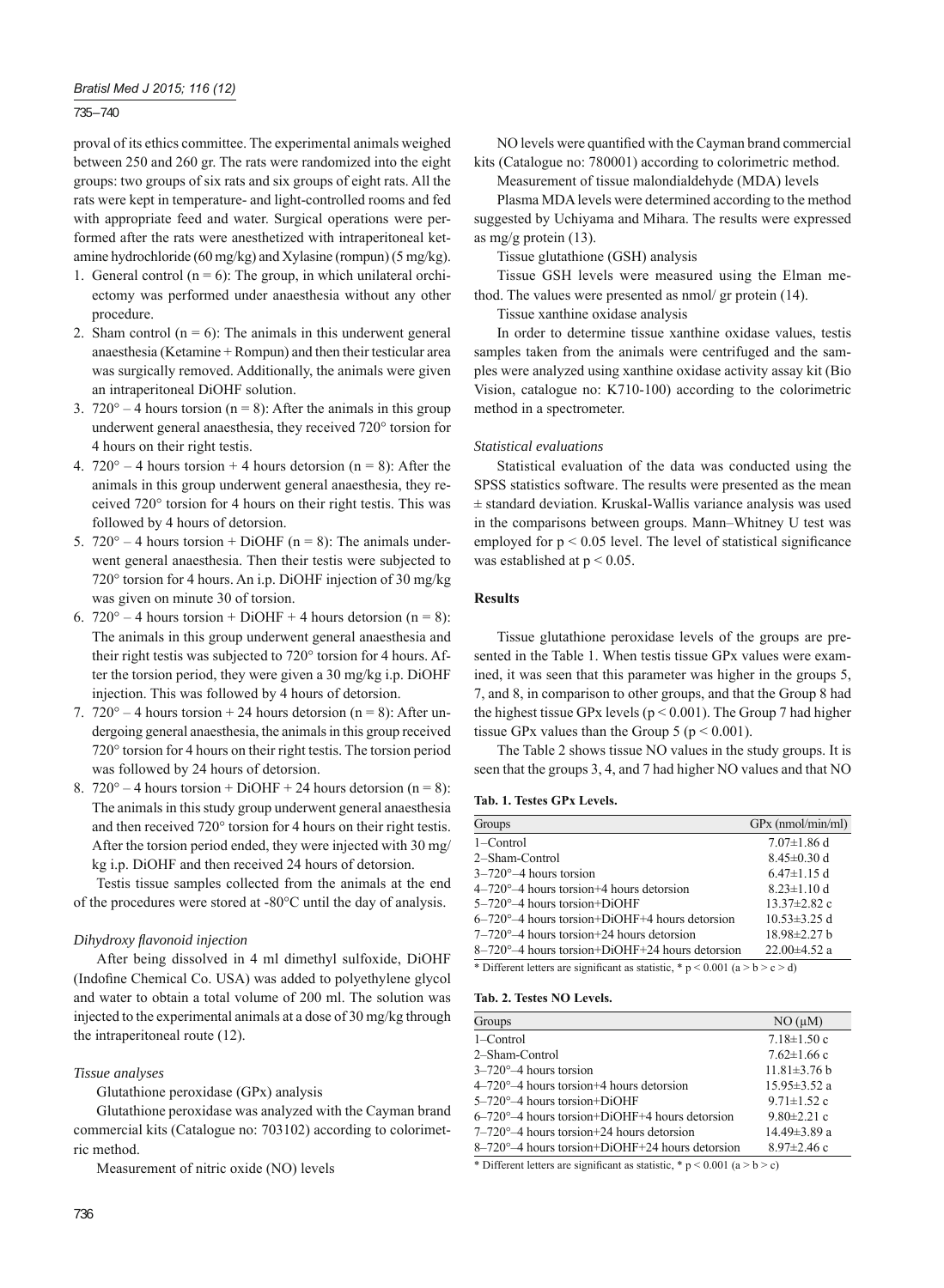## **Tab. 3. Testes MDA Levels.**

| Groups                                                                                    | <b>MDA</b>               |
|-------------------------------------------------------------------------------------------|--------------------------|
|                                                                                           | (nmol/gr protein)        |
| 1–Control                                                                                 | $7.56 \pm 1.18$ d        |
| 2-Sham-Control                                                                            | $8.56 \pm 1.90$ d        |
| $3-720^{\circ}-4$ hours torsion                                                           | $16.83\pm3.00 \text{ h}$ |
| $4-720^{\circ}-4$ hours torsion +4 hours detorsion                                        | $9.50 \pm 2.40$ d        |
| $5-720^{\circ}-4$ hours torsion+DiOHF                                                     | $9.06\pm2.75$ d          |
| $6-720^{\circ}-4$ hours torsion+DiOHF+4 hours detorsion                                   | $8.71 \pm 1.62$ d        |
| $7-720^{\circ}-4$ hours torsion +24 hours detorsion                                       | $26.82 \pm 2.62$ a       |
| $8-720^{\circ}-4$ hours torsion+DiOHF+24 hours detorsion                                  | $13.74 \pm 2.67$ c       |
| $\cdots$<br>$\cdots$ $\cdots$ $\cdots$ $\cdots$ $\cdots$ $\cdots$<br>$\sim$ $\sim$ $\sim$ |                          |

\* Different letters are significant as statistic, \*  $p \le 0.001$  (a  $> b > c > d$ )

#### **Tab. 4. Testes GSH Levels.**

| Groups                                                                              | GSH (mg/gr protein) |
|-------------------------------------------------------------------------------------|---------------------|
| 1-Control                                                                           | $10.72 \pm 3.02$ c  |
| 2-Sham-Control                                                                      | $11.87 \pm 2.35$ c  |
| $3-720^{\circ}-4$ hours torsion                                                     | $17.71 \pm 6.32 b$  |
| $4-720^{\circ}-4$ hours torsion +4 hours detorstion                                 | $18.11\pm4.62$ b    |
| $5-720^{\circ}-4$ hours torsion+DiOHF                                               | $25.19\pm3.94$ a    |
| $6-720^{\circ}-4$ hours torsion+DiOHF+4 hours detorsion                             | $16.07\pm3.55$ b    |
| $7-720^{\circ}-4$ hours torsion +24 hours detorsion                                 | $13.32 \pm 2.02$ c  |
| $8-720^{\circ}-4$ hours torsion+DiOHF+24 hours detorsion                            | $17.31 \pm 2.00 b$  |
| * Different letters can clearly contract contribution * a $> 0.001$ (c.s. 1, s. c.) |                     |

Different letters are significant as statistic,  $* p < 0.001$  (a  $> b > c$ )

## **Tab. 5. Testes XO Levels.**

| Groups                                                   | $XO$ (nmol)       |
|----------------------------------------------------------|-------------------|
| $1 -$ Control                                            | $1.05 \pm 0.41$ c |
| 2-Sham-Control                                           | $1.53 \pm 0.38$ c |
| $3-720^{\circ}-4$ hours torsion                          | $2.37 \pm 0.62$ a |
| $4-720^{\circ}-4$ hours torsion +4 hours detorsion       | $2.67 \pm 0.94$ a |
| $5-720^{\circ}$ o $-4$ hours torsion + DiOHF             | $1.64 \pm 0.51$ c |
| $6-720^{\circ}-4$ hours torsion+DiOHF+4 hours detorsion  | $2.14\pm0.24$ b   |
| $7-720^{\circ}-4$ hours torsion +24 hours detorsion      | $2.97\pm0.30$ a   |
| $8-720^{\circ}-4$ hours torsion+DiOHF+24 hours detorsion | $2.09\pm0.76$ b   |

\* Different letters are significant as statistic, \* p < 0.001 (a > b > c)

values in the groups 4 and 7 were higher than those in all other groups ( $p \leq 0.001$ ).

Tissue MDA levels of the groups are shown in the Table 3. Testis tissue MDA levels were higher in the groups 3, 7, and 8 (p  $< 0.001$ ). MDA levels in the Group 8 were lower than the levels in the Group 6, but the difference was not statistically significant.

The levels of GSH as a part of the antioxidant defense were also examined in the testis tissue. This examination revealed that the Group 5 had the highest tissue GSH levels ( $p < 0.001$ ) (Tab. 4). Tissue GSH levels in the groups 3, 4, and 8 were higher than the levels in other groups, but lower than those in the Group 5 (p  $< 0.001$ ).

Xanthine oxidase (XO) values of the study groups are presented in the Table 5. A comparison of XO levels showed that the groups 3, 4, and 7 had the highest tissue XO levels ( $p \le 0.001$ ). Groups and 8 were found to have higher tissue XO levels than the groups 1, 2, and 5 ( $p < 0.001$ ).

#### **Discussion**

Ischemia and reperfusion cause damage to the vessels and organs of the ischemic area due to an inadequate vasodilation (15, 16). In this study, we primarily aimed to induce unilateral testis

ischemia in the experiment groups. To do that we first gave the animals general anaesthesia. Then we rotated their right testis 720  $\degree$  clockwise and fixed it to the scrotum tissue to induce ischemia. After that, using the same ischemia period, we administered the animals DiOHF, a synthetic flavonoid, which was established to have a strong tissue protective effect in various ischemia-reperfusion studies (12, 17, 18) to examine its effect on lipid peroxidation in the testis tissue with different torsion and reperfusion durations.

As one of the most effective oxidants in the erythrocytes against stress, GPx serves important functions in phagocytic cells  $(19)$ . The first parameter studied in our research was glutathione peroxidase (GPx) levels in testis tissue. Ischemia and reperfusion studies showed that GPx was affected in different ways. In the study of unilateral testicular ischemia-reperfusion injury, glutathione peroxidase levels were reported to increase with I/R (20). In the study by Guan et al., (21), on the other hand, right testis of the rats was subjected to 720° torsion for 2 hours followed by 4 hours of detorsion and, in line with our study, tissue GPx levels were found lower at the end of these procedures. Similar results were reported by Pekcetin et al (22) and Unal et al (23). In our study, GPx levels after 4 hours of testis ischemia were lower than the levels in the control group. The same decrease was evident when 4 hours of torsion was followed by 4 hours of detorsion (group 4). However, DiOHF administration together with ischemia (I) and/ or ischemia + reperfusion  $(I/R)$  in the testis tissue elevated tissue glutathione peroxidase values only in comparison to the values in the groups, which received torsion only and the control groups. Previous studies demonstrated that flavonoids were potent antioxidants and had a tissue protective effect in different tissues (24, 25, 26). In addition to their strong antioxidant effects, flavonoids were shown to be capable of preventing oxidant production (27). Differently from previous studies, our study used the synthetic flavonoid DiOHF in ischemia-reperfusion injury in the testis. The results we obtained with DiOHF in the testis tissue are supported by the results of other researchers.

In another part of our study, we examined how ischemiareperfusion and ischemia-reperfusion + DiOHF in testis tissue affected tissue nitric oxide levels. We found that this parameter increased significantly, relative to the control group, after 4-hour ischemia. However, the group, which received 24 hours of detorsion after 4 hours of torsion (group 7), had even higher NO values. Administration of 30 mg/kg intraperitoneal DiOHF to ischemia and ischemia and reperfusion groups markedly reduced NO values, which were elevated by ischemia and reperfusion. In fact, it was suggested that nitric oxide had different effects in different I/R injuries (28). There are many studies about the changes in NO levels during testicular ischemia-reperfusion (29, 30, 31). Similar to our study, Yildiz et al (32) subjected experimental animals to 720 ° clockwise torsion for 2 hours and then to detorsion for another 2 hours before sacrificing the animals. They found that tissue NO values significantly increased in the testis, which received torsion. In another rat study, blood flow and NO secretion during testicular ischemia-reperfusion was examined using laser Doppler and nitric oxide-selective electrodes. It was shown that clamping of the testis artery markedly reduced the blood flow and that when the blood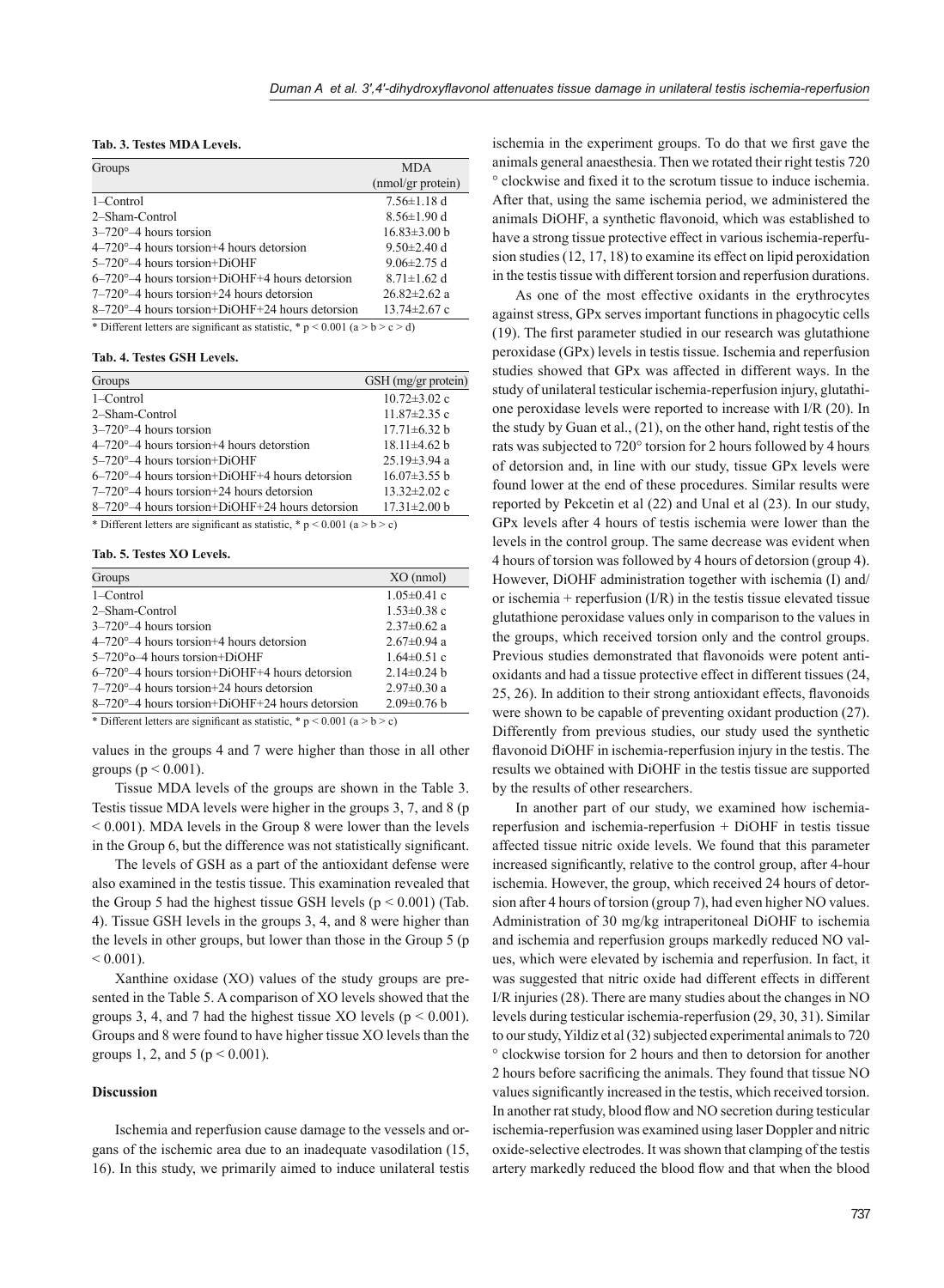## 735 – 740

flow was cut off, there was a significant increase in NO levels, which were then restored to normal upon removing the clamp (33, 34). Ozokutan et al (30) demonstrated that the suppression of NO synthesis in rats significantly ameliorated the damage inflicted by I/R injury, while increased NO production due to L-arginine exacerbated tissue damage resulting from I/R. In the present study, we found significant increases in NO levels in both torsion and detorsion. Besides, NO values measured in detorsion were even higher than those measured during torsion. Increased NO levels, found due to torsion and detorsion in this study, are in parallel to the results of the studies, which reported an increase in NO due to ischemia. DiOHF used with both torsion and detorsion in this study brought about a marked decrease in plasma nitric oxide values. Thus, it can be asserted based on these findings that DiOHF reduced the elevated NO values through its antioxidant effect.

MDA is another parameter addressed in our study. MDA is considered a reliable marker of lipid peroxidation (35). In their study, Hanci et al., (36) subjected rat testis to 720° torsion for one hour and detorsion for 4 hours and found a significant increase in MDA levels during I/R. Elevated tissue MDA levels were reported to result from I/R in other studies as well (32, 37). In this study, 720° torsion for 4 hours increased tissue MDA levels (the Group 3). Increased malondialdehyde values measured during ischemia and reperfusion are consistent with the studies, which reported that this parameter increased during I/R.

Elevated MDA levels during I and/or I/R indicate that significant oxidant damage occurs in the tissue not only during ischemia, but also during reperfusion. However, DiOHF administration together with torsion and detorsion (the groups 5 and 6) was seen to reduce tissue MDA levels significantly, almost to the level of the control group values. In another study group, the animals received 4 hours of torsion and 24 hours of detorsion, but also a single-dose 30 mg/kg intraperitoneal DiOHF injection before detorsion (immediately after torsion). Long-term (24-hour) detorsion following torsion, in particular, brought about a very significant increase in tissue MDA values, which were almost 3.5 times higher than the values in the control groups. However, administration of DiOHF to this group immediately after torsion and before detorsion caused a marked decrease in MDA levels. Previous testicular ischemiareperfusion studies tested various flavonoids like quercetin and baicalin and suggested that these drugs could be useful in I/R injury (38, 39). Based on our literature knowledge, we can say that the effect of DiOHF on testicular ischemia-reperfusion injury has not been studied. The results of our study about MDA indicated that this parameter was elevated during and after I/R, but that administration of DiOHF, a synthetic flavonoid, could significantly reduce MDA levels, thereby attenuating the tissue damage resulting from I/R in rats.

Tissue levels of glutathione, an antioxidant system marker, were also investigated in this study. Glutathione is among the main intracellular antioxidant compounds that provide protection against oxidant damage and it is considered among the major elements of the organism's antioxidant defense (40). However, although it is accepted as an antioxidant parameter of the organism, glutathione is seen to be affected in different ways during the

antioxidant defense. GSH levels were determined as a marker of tissue antioxidant activity in previous testis ischemia-reperfusion studies (32). Likewise, Guimaraes et al (41) found that GSH levels in the testis dropped as the result of 2 hours of ischemia followed by 3 hours of reperfusion. However, Unal et a, (23) showed that 2 hours of torsion increased tissue GSH levels in rats. In the same vein, Hekimoglu et al (20) found increased GSH values after testis ischemia-reperfusion. In our study, 4 hours of torsion significantly elevated tissue GSH levels in the experimental animals, relative to the control group. An overall assessment of the study groups demonstrated an increased tissue GSH values in torsion and detorsion groups (the groups 3 and 4). This parameter was higher in the groups, which were administered DiOHF together with torsion and detorsion. Increased GSH levels in ischemic groups can be attributed to the increased antioxidant response to lipid peroxidation in the tissue. Additionally, the further increase caused by DiOHF administration in GSH levels may be considered an indicator of the reinforced defense response to lipid peroxidation in the plasma and tissue.

Another parameter explored in this study was XO in testis tissue. XO plays a critical role in different forms of ischemic and vascular diseases (42, 43). Xanthine oxidase is also a rich source of superoxide anion radicals in the blood after reperfusion. When XO part of the study was examined, it was seen that this parameter displayed a significant increase during 4-hour torsion, 4-hour torsion + reperfusion, and 4-hour torsion + 24-hour detorsion. These findings are in parallel to study results, which showed increased XO levels in ischemia (44, 45). However, administration of DiOHF both together with torsion and with torsion + detorsion markedly offset the XO increases that were seen during both ischemia and ischemia-reperfusion. The decrease found in XO levels as the result of short-term reperfusion (the Group 6) was also evident after long-term reperfusion (the Group 8). Based on our literature review, we know that DiOHF was not used in previous testis ischemia-reperfusion and lipid peroxidation studies. However, both DiOHF and some flavonoid-containing plants were used in previous ischemia-reperfusion studies of different organs (46). It was established that molecules, which had flavonoids in their structure produced a protective effect against myocardial ischemiareperfusion injury by inhibiting XO formation (27, 46). The fact that the production of XO resulting from ischemia-reperfusion injury in the testis tissue was prevented by DiOHF administration in our study showed that the ability of flavonoids to inhibit xanthine oxidase in different tissues was evident in the testis tissue as well.

## **Conclusion**

Our study aimed to induce ischemia-reperfusion injury in the testis tissue of rats. When the results of the study are assessed, the increase in oxidants and the suppression of the antioxidant system will attest to the full development of ischemia and reperfusion injury. In addition, DiOHF used in the study was seen to exercise a protective effect against lipid peroxidation in experimental ischemia-reperfusion injury by both inhibiting oxidants and strengthening the action of antioxidants.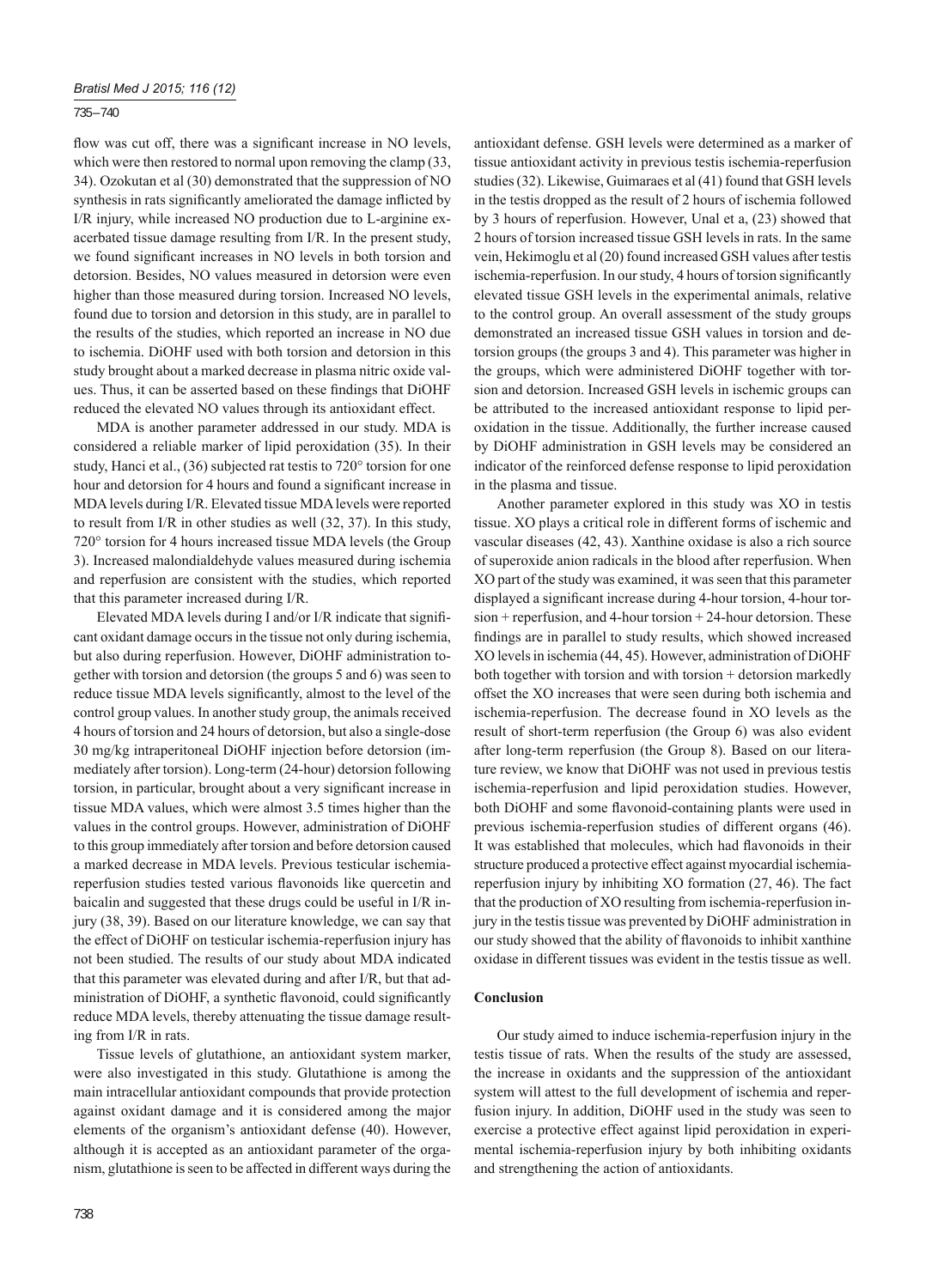## **References**

**1. Sasaki M, John T.** Oxidative stress and ischemia-reperfusion injury in gastrointestinal tract and antioxidant, protective agents. J Clin Biochem Nutr 2007; 40: 1–12.

**2. Halliwell B.** Reactive Oxygen Species in Living Systems: Source, Biochemistry and Role in Human Disease. Am J Med 1991; 91: 14–21.

**3. Rabinowitz R, Hulbert WC.** Acute scrotal swelling. Urol Clin North Am 1995; 22: 101–105.

**4. Anderson JB, Williams RC.** Fertility after torsi-on of spermatic cord. Br J Urol 1990; 65: 225–230.

**5. Mogilner JG, Lurie M, Coran AG, Nativ O, Shiloni E, Sukhotnik I.** Effect of diclofenac on germ cell apoptosis following testicular ischemiareperfusion injury in a rat. Pediatr Surg Int 2006; 22: 99–105.

**6. Palmer JS, Crornie WJ, Plzak LF, Leff AR.** A Platelet activating factor antagonist attenuates the effects of testicular ischemia. J Urol 1997; 158: 1186–1190.

**7. Lysiak JJ, Nguyen QA, Turner TT.** Peptide and nonpeptide reactive oxygen scavengers provide partial rescue of the testis after torsion. J Androl 2002; 23: 400–409.

**8. Filho DW, Torres MA, Bordin AL, Crezcynski-Pasa TB, Boveris A.** Spermatic cord torsion, reactive oxygen and nitrogen species and ischemiareperfusion injury. Mol Aspects Med 2004; 25: 199–210.

**9. Akgül FM, Kılınç K, Tanyel FC, Büyükpamukçu N, Hiçsönmez A.** Ipsilateral and contralateral testicular biochemical acute changes after unilateral testicular torsion and detorsion. Urology 1994; 44: 413–18.

**10. Moroney MA, Alcaraz MJ, Forder RA, Carey F, Hoult JR.** Selectivity of neutrophil 5-lipoxygenase and cyclo-oxygenase inhibition by an anti-inflammatory flavonoid glycoside and related aglycone flavonoids. J Pharm Pharmacol 1988; 40: 787–792.

**11. Kato R, Nakadate T, Yamato S, Sugimura T.** Inhibition of 12-Otetradecanoylphorbol-13-acetate-induced tumor promotion and ornithine decarboxylase activity by quercetin: possible involvement of lipoxygenase inhibition. Carciogenesis 1983; 4: 1301–1305.

12. Woodman OL, Chan ECH. Vascular and anti-oxidant actions of flavonols and flavones. Clin Exp Pharmacol Physiol 2004; 31: 786–790.

**13. Uchiyama M, Mihara M.** Determination of malondyaldehyde precurser in tissues by thiobarbituric acid test. Anal Biochem 1977; 86: 271–278.

**14. Elman GL.** Tissue sulfhydryl groups. Arch Biochem Biophys 1959; 82: 70–77.

**15. Hearse DJ, Maxwell L, Saldanha C, Gavin JB.** The myocardial vasculature during ischemia and reperfusion: a target for injury and protection. J Mol Cell Cardiol 1993; 25: 759–800.

**16. Sobey CG, Woodman OL.** Myocardial ischaemia: what happens to the coronary arteries? Trends Pharmacol Sci 1993; 14: 448–453.

**17. Challa SR, Akula A, Metla S, Gopal PN.** Partial role of nitric oxide in infarct size limiting effect of quercetin and rutin against ischemiareperfusion injury in normal and diabetic rats. Indian J Exp Biol 2011; 49: 207–210.

18. Chan EC, Drummond GR, Woodman OL. 3',4'-dihydroxyflavonol enhances nitric oxide bioavailability and improves vascular function after ischemia and reperfusion injury in the rat. J Cardiovasc Pharmacol 2003; 42: 727–735.

**19. Lunec J, Blake D.** Oxygen Free Radicals: Their Relevance to Disease Processes. In: Cohen R.D., Lewis B., Albert K.G.M.M. The Metabolic and Molecular Basis of Acquired Disease. Balliere Tindall, London. 1990. 189–212.

**20. Hekimoglu A, Kurcer Z, Aral F, Baba F, Atessahin A, Sakin F.** Effects of 3-aminobenzamide on unilateral testicular ischemia-reperfusion injury: what is the role of PARP inhibition? Can J Physiol Pharmacol 2010; 88 (12): 1123–1129.

**21. Guan Y, Zheng XM, Yang ZW, Li SW.** Protective effects of L-carnitine upon testicular ischemia-reperfusion damage in rats). Zhonghua Yi Xue Za Zhi 2009; 89: 1858–1861.

**22. Pekcetin C, Ergur BU, Kiray M, Bagriyanik A, Tugyan K, Erbil G, Ozogul C.** The protective effects of trimetazidine on testicular ischemia and reperfusion injury in rats. Pediatr Surg Int 2007; 23: 1113–1118.

**23. Unal D, Karatas OF, Savas M, Yeni E, Keser BS, Verit A, Erel O, Bitiren M.** Protective effects of trimetazidine on testicular ischemiareperfusion injury in rats. Urol Int 2007; 78: 356–362.

**24. Aruna Devi R, Lata S, Bhadoria BK.** Neuroprotective effect of 5,7,3',4',5'-pentahydroxy dihydroflavanol-3-O-(2"-O-galloyl)-beta-Dglucopyranoside, a polyphenolic compound in focal cerebral ischemia in rat. Eur J Pharmacol 2010; 626: 205–212.

25. Cao D, Li H, Yi J. Antioxidant properties of the mung bean flavonoids on alleviating heat stress. PLoS One 2011; 6: e21071.

26. Wang CZ, Mehendale SR, Calway T, Yuan CS. Botanical flavonoids on coronary heart disease. Am J Chin Med 2011; 39: 661–71.

27. Akhlaghi M, Bandy B. Mechanisms of flavonoid protection against myocardial ischemia-reperfusion injury. J Mol Cell Cardiol 2009; 46: 309–317.

**28. Minutoli L, Antonuccio P, Squadrito F, Bitto A, Nicotina PA, Fazzari C, Polito F, Marini H, Bonvissuto G, Arena S, Morgia G, Romeo C, Caputi AP, Altavilla D.** Effects of polydeoxyribonucleotide on the histological damage and the altered spermatogenesis induced by testicular ischaemia and reperfusion in rats. Int J Androl 2012; 35: 133–144.

**29. Koltuksuz U, Irmak MK, Karaman A, Uz E, Var A, Ozyurt H, Akyol O.** Testicular nitric oxide levels after unilateral testicular torsion/ detorsion in rats pretreated with caffeic acid phenethyl ester. Urol Res 2000; 28: 360–363.

**30. Ozokutan BH, Küçükaydin M, Muhtaroğlu S, Tekin Y.** The role of nitric oxide in testicular ischemia-reperfusion injury. J Pediatr Surg 2000; 35: 101–103.

**31. Shiraishi K, Naito K, Yoshida K.** Nitric oxide promotes germ cell necrosis in the delayed phase after experimental testicular torsion of rat. Biol Reprod 2001; 65: 514–521.

**32. Yıldız H, Durmus AS, Simşek H, Yaman M.** Dose-dependent protective effect of sildenafil citrate on testicular injury after torsion/detorsion in rats. Andrologia 2012; 44: 300–306.

**33. Kono T, Saito M, Kinoshita Y, Satoh I, Shinbori C, Satoh K.** Realtime monitoring of nitric oxide and blood flow during ischemia-reperfusion in the rat testis. Mol Cell Biochem 2006; 286: 139–145.

**34. Tamamura M, Saito M, Kinoshita Y, Shimizu S, Satoh I, Shomori K, Dimitriadis F, Satoh K.** Protective effect of edaravone, a free-radical scavenger, on ischaemia-reperfusion injury in the rat testis. BJU Int 2010; 105: 870–876.